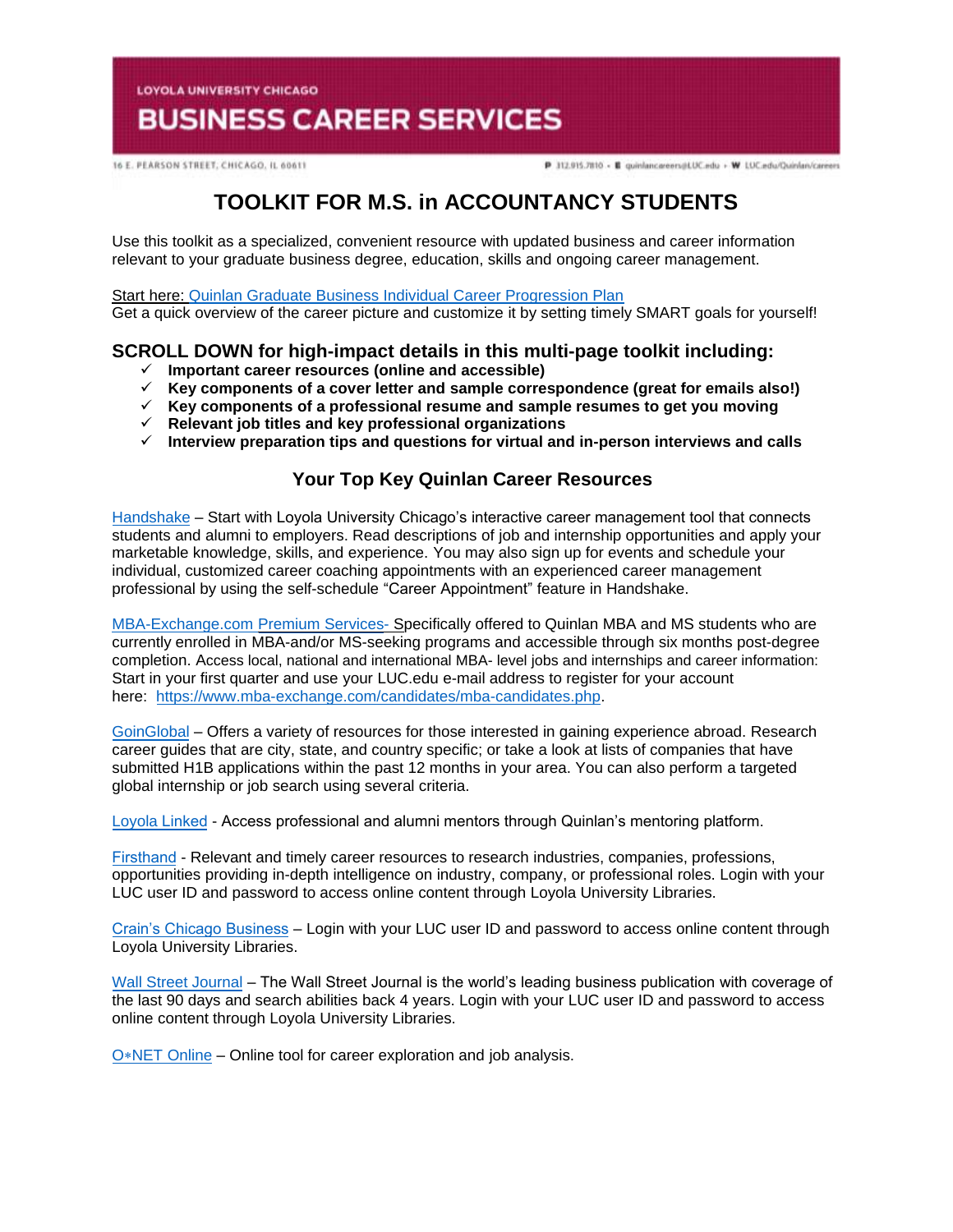# **Key Components of a Cover Letter**

A cover letter is your customized written introduction of yourself relevant to your job search interests (it may also be a digital email message) and it may be read before, and/or after, you and/or your resume has received a hiring professional's attention. The cover letter is concise and should complement the resume by specifically highlighting your qualifications and experience relevant to why you are a match for the specific position and company/opportunity.

Be particularly responsive to the job or internship description requirements.

Your cover letter may also be read and re-read before, during and after your interview(s) by a number of individuals involved in the selection and hiring process.

Also, you may type the key components of a cover letter, into an email message body and attach a resume PDF, as mentioned in the cover letter/email message.

#### **Visit [here](https://www.luc.edu/media/lucedu/quinlan-businesscareerservices/Cover%20Letter%20Guidelines.pdf) for the Business Career Services cover letter guide.**

#### **From the top:**

**Your Heading:** This usually includes your first and last name (middle initial optional). Your street address, city, state and zip code serve as the mailing address included in all business letters. You may also format it similar to the heading on your resume.

**Full Date:** (Month, Date, Year) This is important as cover letters are not time stamped like email messages.

**Employer's heading**: This includes Employer's/Recruiter's name (if known\*) Employer's Title, Name of Company/Organization, Street Address, City, State, Zip Code

**Salutation**: Dear Mr./Ms./Dr. (Last name of contact):

or

Dear Hiring Manager/Recruiter (\*If the last name of the contact is unknown) (Do not write: To Whom It May Concern)

**Paragraph 1:** Address your specific reason for writing to the individual/company as it relates to the employer's hiring or talent needs. Distinguish yourself in the first paragraph to give them some context: *As a Master of Science in Accountancy student with 2+ years of audit experience …* 

**Paragraph 2 and 3:** Describe how your skills, knowledge and experience and other attributes qualify you for the position and demonstrate that you are well-suited for the opportunity. Indicate confidence that you will excel in the role and be an asset to the organization/employer.

**Paragraph 4:** Show gratitude and mention follow-up or next steps in closing and ending the letter

**Signature**: Sincerely, Full first and last name Signature as appropriate

If resume is attached or enclosed: mention this.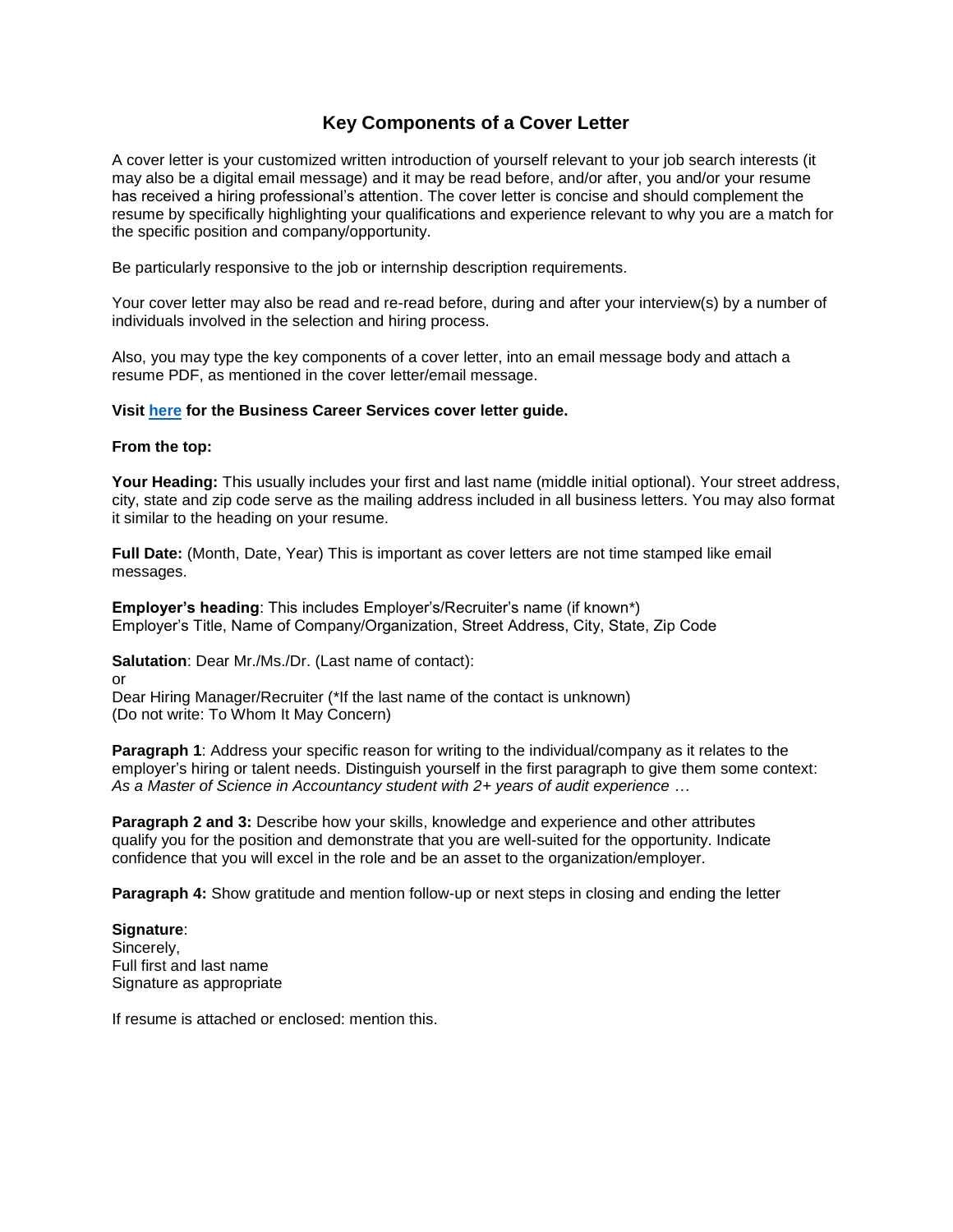### **Sample Cover Letter**

Mario A. Business 1000 N. State Street Chicago, IL 60610

February 1, 2020

Ms. Samantha Hanson Data Analytics Manager XXX Firm, LLP 122 N. State Street, #3000 Chicago, IL 60603

Dear Ms. Hanson,

It was a pleasure to meet you at the recent Accounting Career Fair hosted at Loyola University Chicago Quinlan School of Business. I appreciated your insightful remarks about the growing opportunities in accounting and future career opportunities at your firm. I am also writing to express my strong interest in the Audit and Innovation Associate role. I am confident that my strong analytical and leadership skills will enable me to add value to your practice and clients.

Currently, I am pursuing a Master of Science in Accountancy at the Quinlan School of Business and expect to complete it in May of 2020. In addition to a 3.8 cumulative grade point average and my plan to take the CPA Exam in May 2020, I offer in-depth experience in General Ledger, Accounts Receivable and Payable, and have efficiently processed invoices, expense reports and payment transactions. I have applied a number of software tools including Intuit Proconnect Tax Online and Thomson Reuters Checkpoint. Also, I am fluent in English and Spanish, proficient in Microsoft Excel and am a well-rounded, client service-focused professional.

I also have a track record for taking initiative and demonstrating strong leadership skills as evidenced by my success in creating a new and growing Accounting organization while enhancing collaboration with business school professors and practitioners and researchers. I also pitched a new Tax Competition and created an inaugural and successful event that was attended by faculty and accounting professionals in the field.

Thank you in advance for your thoughtful consideration of my qualifications. I have attached my resume and welcome the opportunity to talk with you further or schedule an in-person interview at your convenience.

Sincerely, Mario A. Business [Signature]

312-888-2322 [mbusiness@luc.edu](mailto:mbusiness@luc.edu)

Enclosed: Resume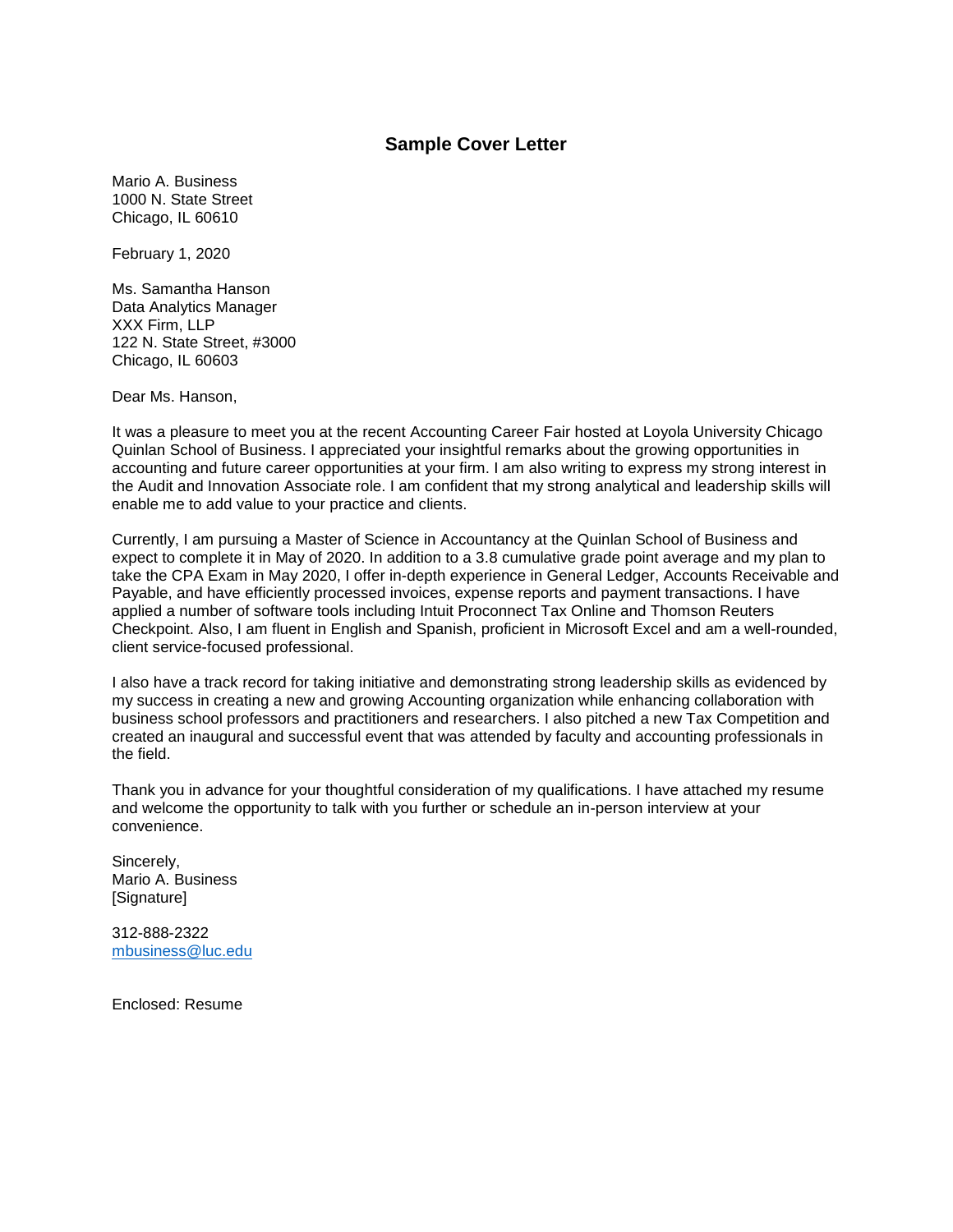# **Key Components of a Professional Resume**

**Heading:** This usually includes first and last name (middle initial optional). Your street address is not usually needed; city and state is often sufficient. Include one phone number and one email address, as this is required. LinkedIn URL is optional though frequently listed.

**Professional Profile or Professional Summary:** This can vary in length (2-4 lines) and format, however, aim to make it concise and demonstrative of the overall value you offer as a professional. You may include your unique strengths, skills, year of industry experience in a way that distinguishes you and matches you to the position/role you are seeking.

**Core Competencies or Skills:** These can be listed in bullet-pointed columns (usually 6-9).

**Education:** This is listed in reverse chronological order, so the master's degree/university is listed before your bachelor's degree and institution. Always include location, city, state (country if it is international).

Example:

Loyola University Chicago, Quinlan School of Business Chicago, Chicago, IL Master of Science in Accountancy **Expected Graduation Month, Year** Expected Graduation Month, Year

- $\checkmark$  Include cumulative GPA if it is 3.5/4.0 or above
- $\checkmark$  List names of completed courses and/or courses in progress, though distinguish which they are

**Professional Experience:** Always include most relevant work and professional experience.

Example:

Name of the Organization **City, State, Country (if international)** Job Title Start Month, Year – End Month, Year – End Month, Year – End Month, Year

- Include 3-6 bullet points that convey your challenges, achievements, and results
- Quantify and/or qualify results to offer specific, measurable and memorable accomplishments that convey the value to the organization

Follow this formula when writing bullet points: Action Verb  $+$  Task = Impact

- Reflect Challenge, Achievement, Result (CAR)
- Quantify and Qualify Results when appropriate

**Professional Affiliations/Associations:** It is encouraged to include.

Example: American Institute of CPAs, Member AICPA 2016-Present

Leadership: It is encouraged to include.

**Community Service/Volunteerism:** It is encouraged to include some experience.

**Awards and Recognition:** It is encouraged to include some examples.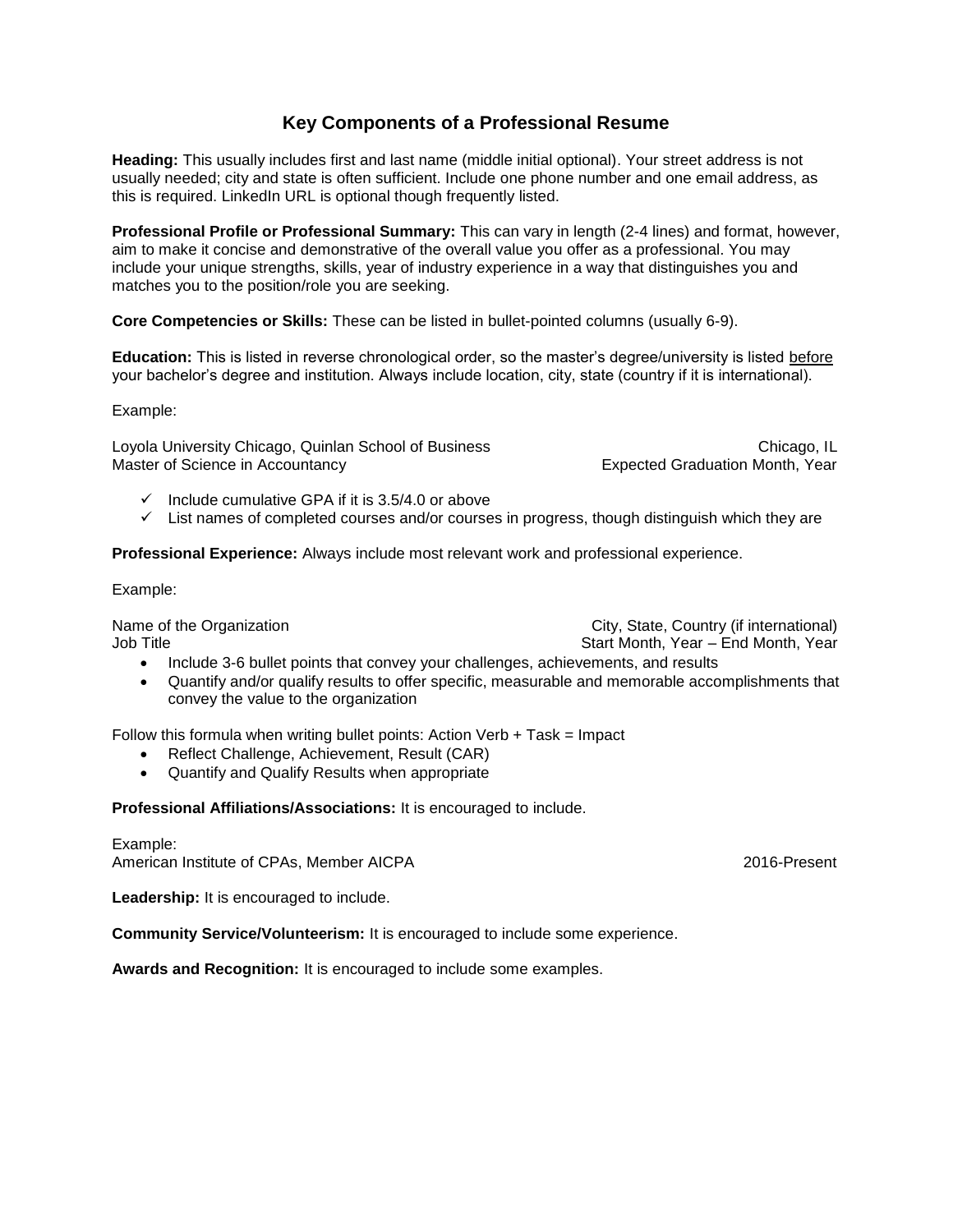# **Resume Design**

There is quite a bit of variability in resume design and format today, however, there are some basic guidelines shared by many recruiting and career professionals.

**Recommended fonts:** Arial, Georgia, Garamond, Helvetica, Calibri (10-12-point font size. Your name may be slightly larger than the rest of the content on the resume).

**Formatting and Readability:** Send as a PDF unless requested in another format. Name the document "Your Full Name\_Resume" or something similar.

One page is frequently considered appropriate for graduate students with 1-5 years of experience depending on your scope of experience and accomplishments. If the resume is more than 1 ½ pages, it may be better to condense it to one page, or assure that it is a compelling, full, two pages of content.

Ensure all spacing is correct and leverage white space. Use only text as opposed to symbols or text boxes. Avoid using first person pronouns like "I", and "we".

**Customization:** Create a basic resume which reflects all your experience and then customize it each time you apply to a new role, by being responsive to the job description and requirements. Be sure to match key competencies, qualification, skills, or company values listed in the job description to which you are applying.

**After you create an updated draft of your resume, login to [Handshake](https://luc.joinhandshake.com/) to schedule a personalized resume review appointment. During your appointment you will receive strategic resume customization recommendations that will be based on your unique career goals from your Graduate Career Coach.**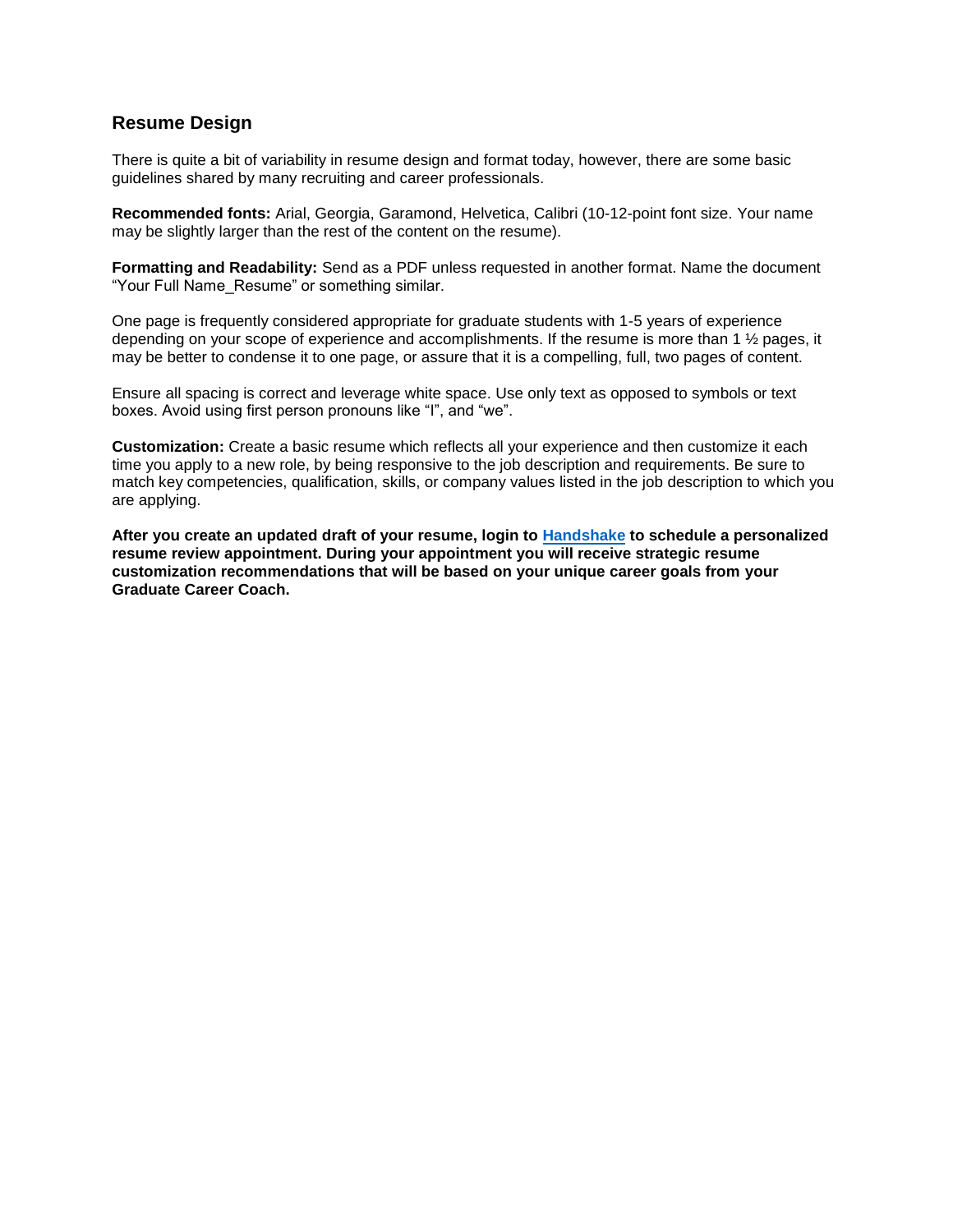# **Mario A. Business**

Chicago, IL | [mbusiness@luc.edu](mailto:mbusiness@luc.edu) | 312-888-2322 | LinkedIn URL

**PROFESSIONAL PROFILE:** Dynamic, results-oriented M.S. Accountancy student with in-depth knowledge in bookkeeping, audit and tax. Experienced with serving as team lead on projects and in an internship audit engagement. Recognized for accuracy, attention to detail and timeliness in individual and group projects. Resourceful team player with a strong desire to contribute problem-solving skills to a public accounting firm.

#### **CORE COMPETENCIES:**

General Ledger • Accounts Receivable & Payable Processes Invoices • Expense Reports • Intuit ProConnect Tax Online • GAAP Standards Tax Returns & Worksheets • Auditing • Thomson Reuters • Checkpoint • Bilingual, English & Spanish Microsoft Excel, PowerPoint, Word

#### **EDUCATION:**

#### **Loyola University Chicago, Quinlan School of Business <br>Master of Science in Accountancy Master of Science in Accountancy Master of Science in Accountancy** Cumulative GPA: 3.8/4.0 CPA Eligibility Expected Month Year

Completed courses include: Advanced CPA Topics, Concepts in Taxation, Managerial Accounting, Accounting Information Systems, Auditing and Internal Control Systems

#### **Rutgers University, Rutgers Business School <b>New Brunswick, NJ** New Brunswick, NJ **Bachelor of Science in Finance** Month, Year and Month, Year and Month, Year and Month, Year

#### **PROFESSIONAL EXPERIENCE:**

**Garntex International Corporation Garntex International Corporation Staff Accountant Intern <b>Start Accountant Intern Start Month, Year-End Month, Year** 

- Reviewed and managed accounts payable, accounts receivable, and payroll to ensure accurate operations and was given positive performance review by CPA
- Performed bank reconciliation and assisted in generating budgets and forecasts on a quarterly basis
- Reported on variances in quarterly costing reports and monitored and recorded company expenses
- Assisted manager in generated budget proposals and monitoring projects that ensured accuracy

### **Arming International Corporation** Chicago, IL

- **Business Associate Start Month, Year-End Month, Year-**Start Month, Year-End Month, Year
	- Assisted team of operational managers with planning and allocating resources for large scale projects
	- Analyzed large data sets and reported on trends that impacted quarterly costing reports and monitored and divided expenditure variances
	- Selected by manager to lead a new project management software review and trial that resulted in presentation to managers and recommendations for product purchase
	- Generated budget proposals and monitoring projects that ensure accuracy

# **PROFESSIONAL AFFILIATIONS and LEADERSHIP:**

**AICPA,** Chicago Chapter Member 2018-Present **ALPFA**, Vice President 2018-Present

 Assisted with Regional Conference planning and execution, hosting over a dozen firm representatives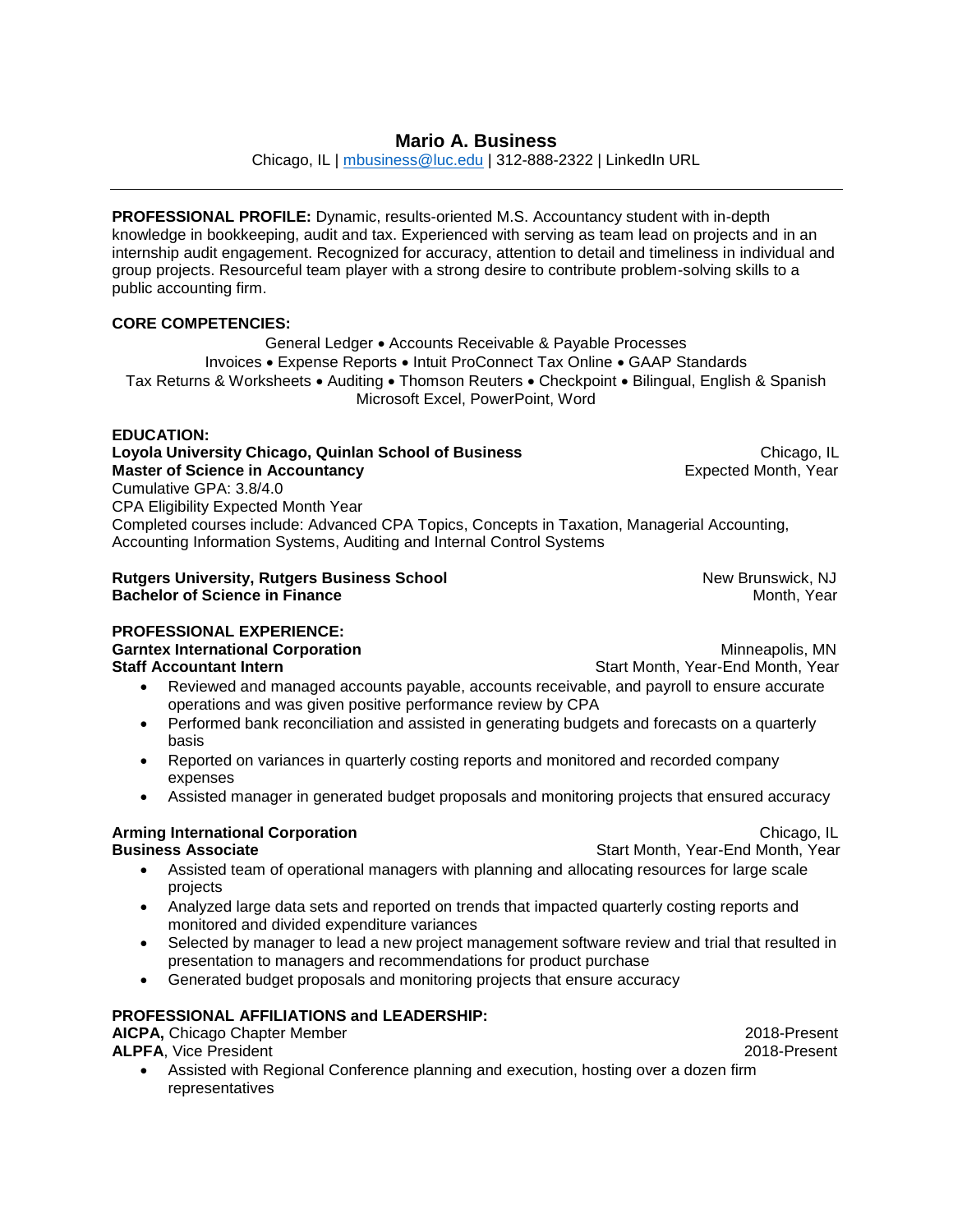# **Professional Organizations**

#### **Connect with Loyola and Quinlan Business Leadership HUB resources, programs, events, and networks for continuous learning and professional development**

[Loyola Business Leadership Hub](https://www.luc.edu/leadershiphub/) – The Loyola Business Leadership Hub draws on the expertise of Loyola students, faculty, staff, and global connections to help organizations succeed. The Loyola Business Leadership Hub has broad business knowledge and insights with centers specializing in [social](https://www.luc.edu/baumhartcenter/)  [enterprise and responsibility,](https://www.luc.edu/baumhartcenter/) [family business,](https://www.luc.edu/leadershiphub/centers/familybusiness/) [supply chain,](https://www.luc.edu/leadershiphub/centers/supplyandvaluechain/) [risk management,](https://www.luc.edu/leadershiphub/centers/riskmanagement/) [professional development,](https://www.luc.edu/executiveeducation/) [student-run business](https://www.luc.edu/leadershiphub/centers/loyolalimited/) and [innovation.](https://www.luc.edu/leadershiphub/centers/innovation/)

[Ignite Lab](https://www.ignitelab.org/) – The Ignite Lab enables students, staff, and faculty at Loyola University Chicago to turn their entrepreneurial ideas into reality.

[Loyola's 1871 membership](http://stignitelab.org/access-to-1871-1) – 1871 connects early-stage startups with educational resources, potential investors, and a community of like-minded individuals and companies. Loyola's 1871 membership is available to current students, faculty, and staff from any area of the university, who can demonstrate that they are engaged in entrepreneurial pursuits that would be advanced by accessing 1871.

#### **Connect with national associations and resources; conferences, programs, events, networks, and webinars for continuous learning and professional development**

[Accounting Newsletter Online](https://www.accountingweb.com/)

[Association of Certified Fraud](https://www.acfe.com/)  **[Examiners](https://www.acfe.com/)** 

> [Financial Executives](https://www.financialexecutives.org/)  [International](https://www.financialexecutives.org/)

[Institute of Management](https://www.imanet.org/?ssopc=1)  **[Accountants](https://www.imanet.org/?ssopc=1)** 

[American Bar Association –](https://www.americanbar.org/groups/taxation/) [Section of Taxation](https://www.americanbar.org/groups/taxation/)

[Association of Chartered](https://www.accaglobal.com/us/en/student.html)  [Certified Accountants](https://www.accaglobal.com/us/en/student.html)

[Government Accounting](https://www.gasb.org/home)  [Standards](https://www.gasb.org/home) Board

[International Federation of](https://www.ifac.org/)  **[Accountants](https://www.ifac.org/)** 

[American Institute of CPAs](https://www.aicpa.org/)

[Financial Accounting Standards](https://www.fasb.org/home)  [Board](https://www.fasb.org/home)

[Illinois CPA Society](https://www.icpas.org/)

[Institute of Internal Auditors](https://na.theiia.org/Pages/IIAHome.aspx)

[Internal Revenue Service](https://www.irs.gov/)

#### **Connect with Professional Multicultural National Associations and Resources**

[Ascend Pan-Asian Leaders](https://www.ascendleadership.org/) [National Black MBA Association](https://nbmbaa.org/) **[Prospanica](https://www.prospanica.org/)** MBA Veterans [Jesuit MBA Network](https://www.luc.edu/quinlan/mba/jesuitmbanetwork/)  [Jesuit Career Consortium for Students](http://www.ajcunet.edu/career-service-leaders) 

# **Interview Preparation**

- [How to Ace the 50 Most Common Interview Questions](https://www.forbes.com/sites/jacquelynsmith/2013/01/11/how-to-ace-the-50-most-common-interview-questions/#d211b804624d)
- [Preparing for a Skype Interview](https://www.icpas.org/information/copy-desk/insight/article/digital-exclusive/are-you-skype-interview-ready)
- [5-Minute Interview Review](https://www.luc.edu/media/lucedu/quinlan-businesscareerservices/pdfs/Resume%20Review-1.pdf)

# **Relevant Job Titles & Skills**

- Audit Associate
- Senior Associate
- Manager
- Senior Manager
- Tax Associate
- Partner
- Managing Partner